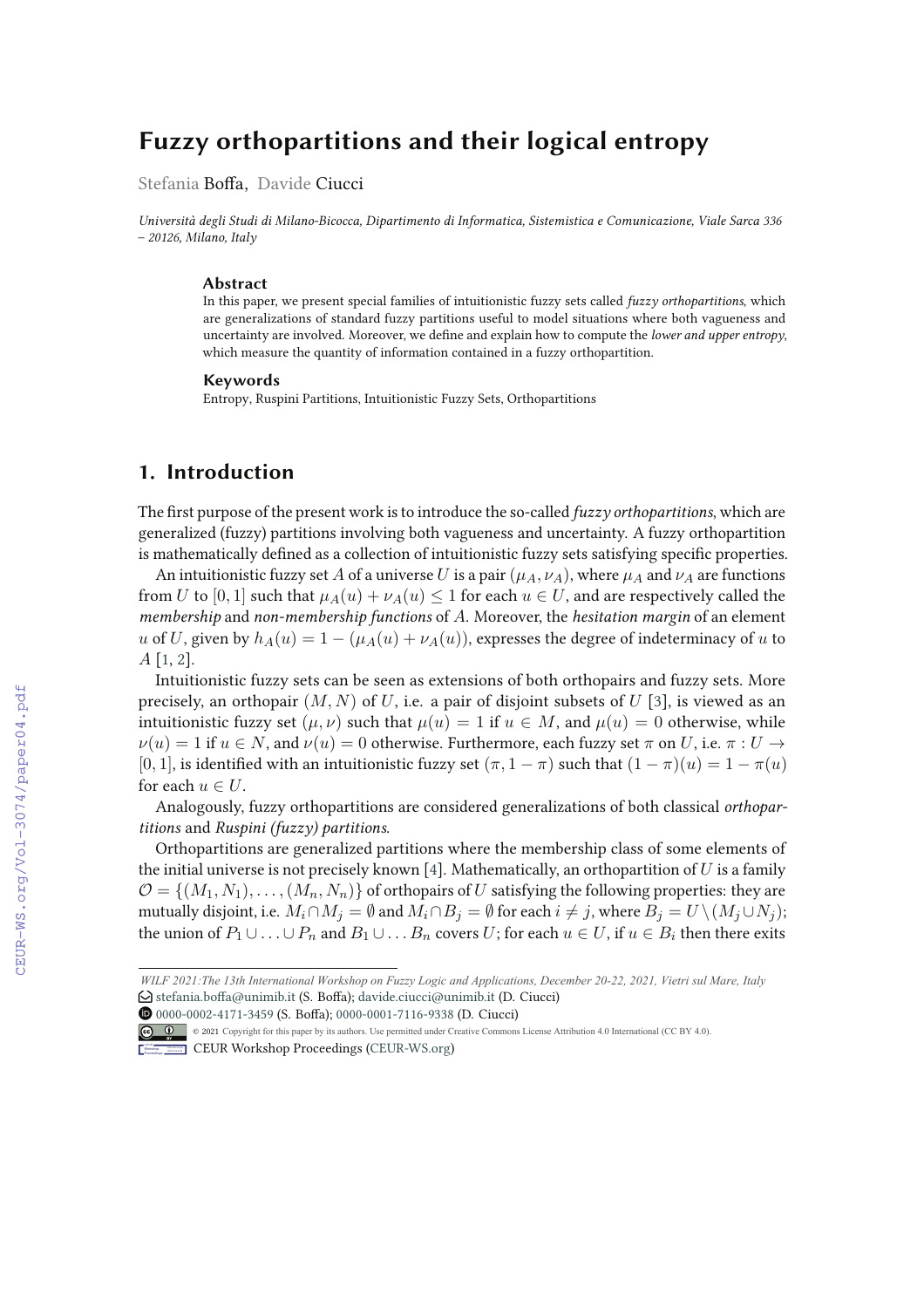$j \neq i$  such that  $u \in B_j$ ; the number of orthopairs of  $\mathcal O$  is less than or equal to the cardinality of  $U^1$ .

Ruspini partitions are generalized partitions where elements of the initial universe belong to the blocks with a membership degree of  $[0,1]$  [5]. Mathematically, a Ruspini partition of  $U$  is a family  $\pi = {\pi_1, \ldots, \pi_n}$  of fuzzy sets on U such that  $\pi_1(u) + \ldots + \pi_n(u) = 1$  for each  $u \in U$ .

The second purpose of this work is to present the concepts of *logical entropy of a Ruspini partition*, and *lower and upper entropy of a fuzzy orthopartition*. All of them are extensions of the logical entropy of a classical partition introduced in [6].

The logical entropy measures the quantity of information associated with a partition of a finite universe, and its definition is based on the notion of *distinction* (or *dit*) considered the atom of information. Given a partition  $\pi$  of U, a distinction is a pair of elements of U that belong to different blocks of  $\pi$ . Therefore, the logical entropy of a partition is mathematically defined as the number of distinctions normalized by the number of ordered pairs of  $U$ .

We point out that our approach is different from that shown in  $[7]$ . More precisely, our measure of entropy in the intuitionistic fuzzy case is based on the generalized notion of distinction, while the authors in  $[7]$  provide the logical entropy definition of special collections of intuitionistic fuzzy sets representing the results of a random experiment and so, characterized by a probability distribution.

Finally, we notice that we decided to generalize the logical entropy instead of the Shannon one, since already in the crisp orthopartition case, calculating the Shannon entropy is computationally intractable [4].

In the sequel, we will provide all concepts and notions by assuming that our universe is finite.

# **2. Fuzzy orthopartitions**

This section principally presents the notion of fuzzy orthopartitions. A fuzzy orthopartition is a generalized partition, where an element  $u$  of the initial universe belongs to a block represented by the intuitionistic fuzzy set  $(\mu_i,\nu_i)$  with a degree of the interval  $[\mu_i(u),\mu_i(u)+h_i(u)]$  that is not precisely known.

**Definition 1.** Let  $\mathcal{O} = \{(\mu_1, \nu_1), \dots, (\mu_n, \nu_n)\}\$ be a finite family of intuitionistic fuzzy sets of U. Then,  $\mathcal O$  *is a* fuzzy orthopartition of U *if and only if the followings hold for each*  $u \in U$ :

- (a)  $\sum_{i=1}^{n} \mu_i(u) \leq 1$ ,
- (b)  $\mu_i(u) + h_i(u) \leq 1$ , for each  $i \neq j$ ,
- (c)  $\sum_{i=1}^{n} \mu_i(u) + h_i(u) \geq 1$ ,
- (d) *for each*  $i \in \{1, ..., n\}$  *with*  $h_i(u) > 0$ *, there exists*  $j \in \{1, ..., n\} \setminus \{i\}$  *such that*  $h_j(u) > 0$ *.*

Axioms (a) and (b) capture the idea that intuitionistic fuzzy sets of  $O$  must represent mutually disjoints blocks of U, and Axiom (c) corresponds to the covering condition.

The following theorem shows that Axiom (d) allows fuzzy orthopartitions to be extensions of crisp orthopartitions.

<sup>&</sup>lt;sup>1</sup>In this paper, we deal with more general orthopartitions, where the last property can be unsatisfied.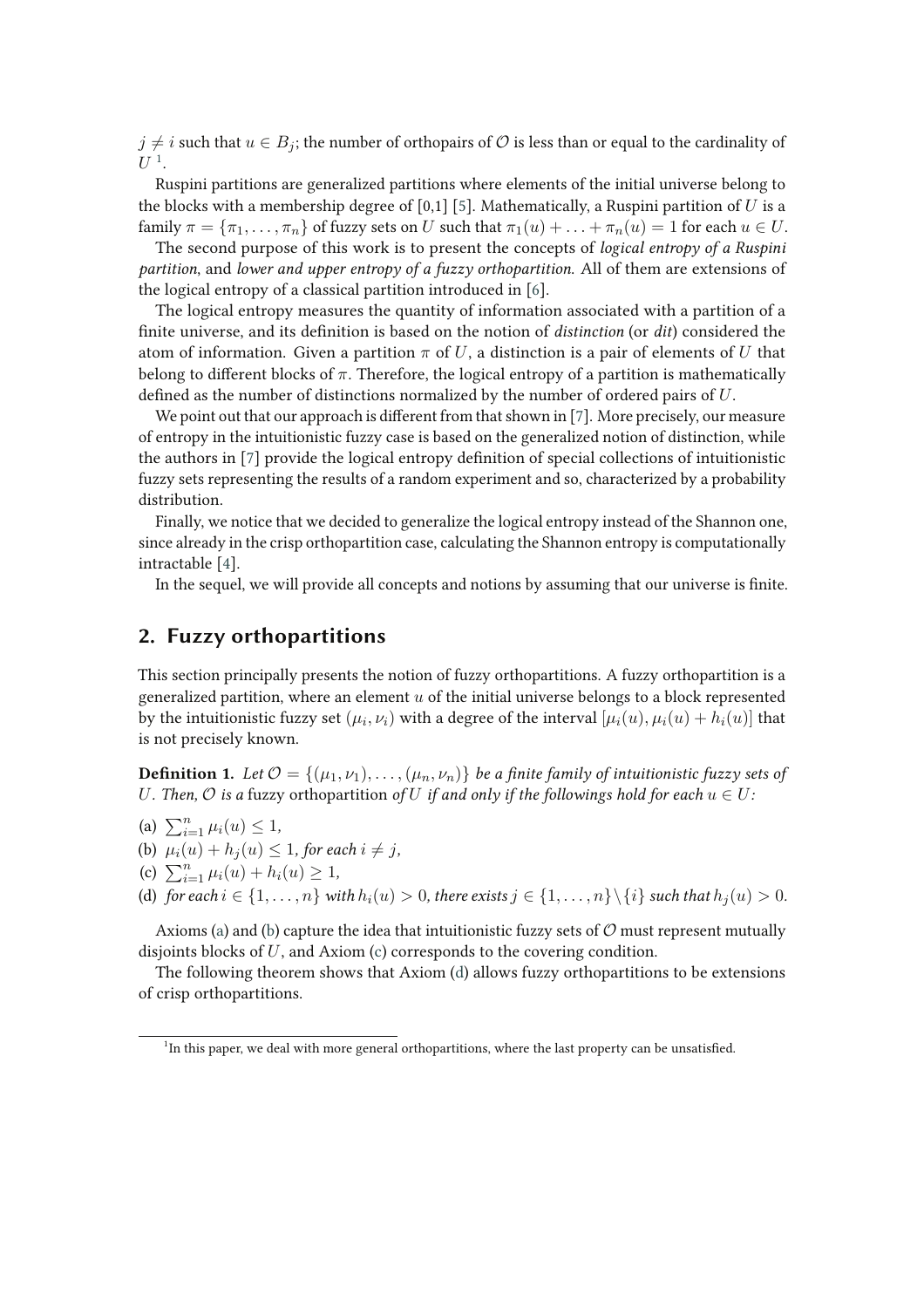**Theorem 1.** Let  $\mathcal{O} = \{(\mu_1, \nu_1), \ldots, (\mu_n, \nu_n)\}\$  be a fuzzy orthopartition of U such that  $\mu_i(u)$ ,  $\nu_i(u) \in \{0,1\}$ , for each  $u \in U$  and  $i \in \{1, \ldots, n\}$ . Then,  $\{(M_1, N_1), \ldots, (M_n, N_n)\}$  is an *orthopartition of* U*, where*

$$
M_i = \{ u \in U \mid \mu_i(u) = 1 \} \text{ and } N_i = \{ u \in U \mid \nu_i(u) = 1 \},
$$

*for each*  $i \in \{1, ..., n\}$ *.* 

*Proof.* Let  $i, j \in \{1, \ldots, n\}$  such that  $i \neq j.$  If  $u \in M_i,$  then  $u$  cannot belong neither to  $M_j$ from Axiom (a) or to  $U\setminus (M_j\cup N_j)$  from Axiom (b). Therefore,  $(M_i,N_i)$  and  $(M_j,N_j)$  are disjoint.

Suppose that there exists  $u \in U$  such that  $u \in N_i$  for each  $i \in \{1, ..., n\}$ . Then, since  $(\mu_1, \nu_1), \ldots, (\mu_n, \nu_n)$  are intuitionistic fuzzy sets, we get  $\sum_{i=1}^n \mu_i(u) + h_i(u) = 0$ . But, the latter contradicts Axiom (c). Consequently, we can conclude  $\bigcup_{i=1}^{n} (M_i \cup B_i) = U$ .

Lastly, given  $u\in U$  and  $i\in\{1,\ldots,n\},$   $h_i(u)>0$  if and only if  $h_i(u)=1$  (i.e.  $u\in B_i$ ), from hypothesis. Thus, Axiom (d) is equivalent to the third property of classical orthopartitions.  $\Box$ 

Additionally, Ruspini partitions can be viewed as special fuzzy orthopartitions. More precisely, the following theorem holds.

**Theorem 2.** *Let*  $\pi_1, \ldots, \pi_n$  *be some fuzzy sets on* U. Then,  $\{\pi_1, \ldots, \pi_n\}$  *is a Ruspini partition if and only if*  $\{(\pi_1, 1 - \pi_1), \ldots, (\pi_n, 1 - \pi_n)\}\)$  *is a fuzzy orthopartition.* 

*Proof.* The thesis clearly follows from Definition 1.

By the previous theorem, each Ruspini partition is identified with a fuzzy orthopartition. Vice-versa, a fuzzy orthopartition corresponds to a collection of Ruspini partitions. Their definition is formulated by thinking that fuzzy orthopartitions approximate Ruspini partitions when the truth degree of elements of the initial universe is not exactly known.

**Definition 2.** *A Ruspini partition*  $\pi = {\pi_1, \ldots, \pi_n}$  *of U is* compatible *with* a fuzzy orthopar*tition*  $\mathcal{O} = \{(\mu_1, \nu_1), \ldots, (\mu_n, \nu_n)\}\$  *of* U *if and only if*  $\mu_i(u) \leq \pi_i(u) \leq \mu_i(u) + h_i(u)$  *for each*  $u \in U$  *and*  $i \in \{1, ..., n\}$ *.* 

*Moreover, we indicate with*  $\Pi_{\mathcal{O}}$  *the set of all Ruspini partitions compatible with*  $\mathcal{O}$ *.* 

**Example 1.** *Let*  $U = \{u\}$ . We consider an orthopartition  $\mathcal{O} = \{(\mu_1, \nu_1), (\mu_2, \nu_2), (\mu_3, \nu_3)\}$  of U, where  $\mu_1(u) = 0.2, \nu_1(u) = 0.6, \mu_2(u) = 0.4, \nu_2(u) = 0.3, \mu_3(u) = 0.2, \text{ and } \nu_3(u) = 0.3.$ *Then,*  $\pi = {\pi_1, \pi_2, \pi_3}$  *such that*  $\pi_1(u) = 0.2$ ,  $\pi_2(u) = 0.4$  *and*  $\pi_3(u) = 0.4$  *is an example of Ruspini partition compatible with* O.

## **3. Lower and upper entropy of fuzzy orthopartitions**

This section aims to generalize the logical entropy of standard partitions to Ruspini partitions and fuzzy orthopartitions.

 $\Box$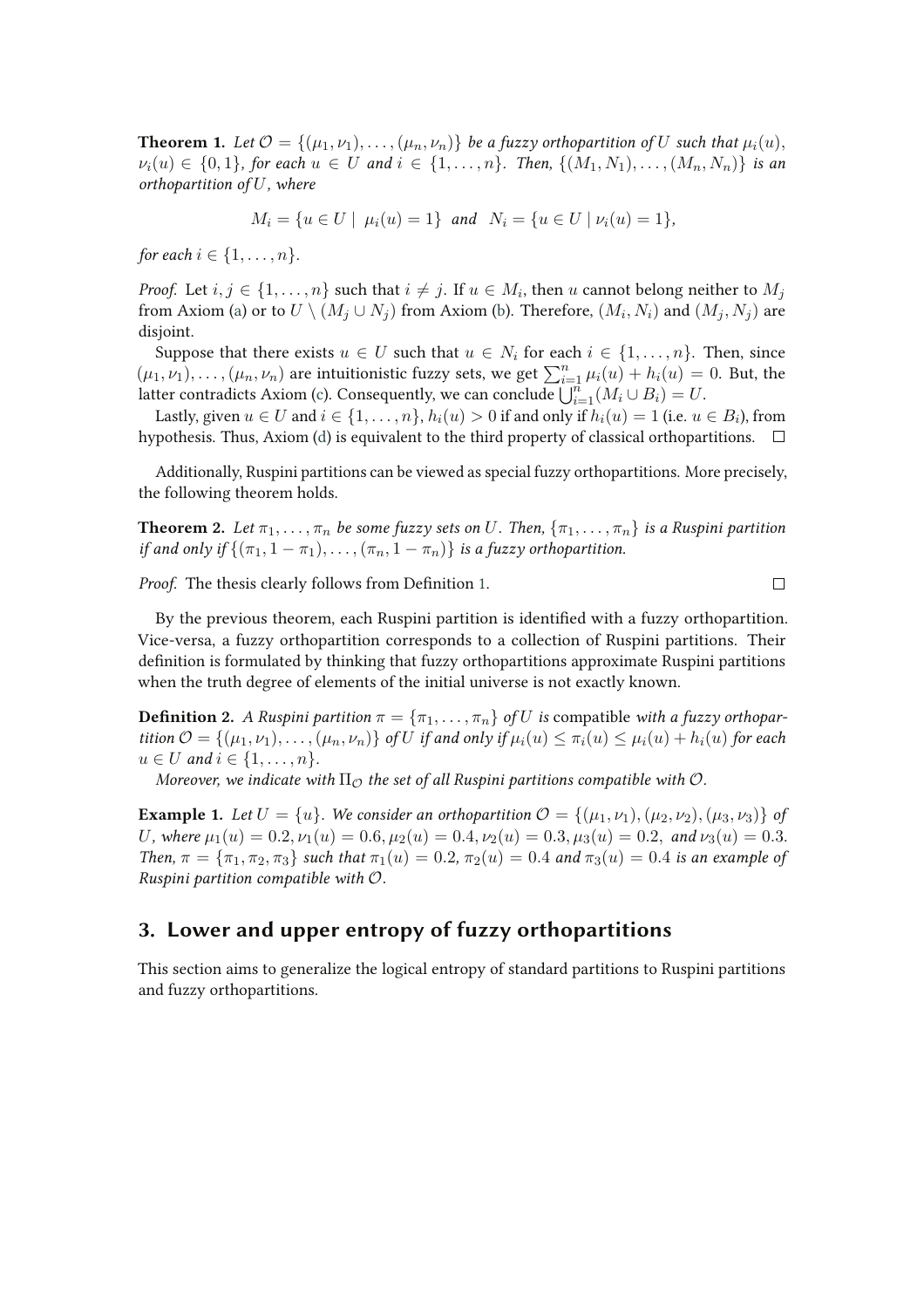#### **3.1. Logical entropy of Ruspini partitions**

In this subsection, we provide the notion of logical entropy of a Ruspini partition.

Given a Ruspini partition  $\pi$  of U, since the total membership degree of each element of U is distributed among all blocks of  $\pi,$  a pair of elements  $(u, u')$  of  $U \times U$  forms a distinction of  $\pi$ with a certain degree in  $[0, 1]$ . Therefore, we can generalize the concept of distinction to the case of Ruspini partitions by defining a fuzzy relation that assigns to each pair  $(u, u') \in U \times U$ the maximum of the distances between  $u$  and  $u'$  w.r.t. all blocks of  $\pi$ .

**Definition 3.** Let  $\pi = {\pi_1, \ldots, \pi_n}$  be a Ruspini partition of U. Then, we consider a fuzzy *relation*  $\text{dit}\pi: U \times U \rightarrow [0, 1]$  *such that let*  $u, u' \in U$ ,

$$
dit\pi(u, u') = \max\{|\pi_i(u) - \pi_i(u')| \text{ such that } i \in \{1, ..., n\}\}.
$$
 (1)

*We call*  $dit\pi(u, u')$  the degree of distinction of  $(u, u')$ , and it is interpreted as the capacity of  $\pi$ *to distinguish*  $u$  *and*  $u'$  *by means of its fuzzy sets*  $\pi_1, \ldots, \pi_n$ *.* 

A Ruspini partition  $\pi = {\pi_1, \ldots, \pi_n}$  of U such that  $\pi_i(u) \in \{0,1\}$  for each  $u \in U$  and  $i \in \{1, \ldots, n\}$ , corresponds to a crisp partition. Thus, it is easy to prove that a pair of elements is a distinction in the classical sense, i.e. it is made by elements of different blocks, if and only if the degree of distinction given by (1) is equal to 1.

**Proposition 1.** Let  $\pi = {\pi_1, \ldots, \pi_n}$  be Ruspini partition of U such that  $\pi_i(u) \in \{0,1\}$  for  $\mathit{each}\ u \in U \ \mathit{and}\ i \in \{1,\ldots,n\}$ . Then,  $\mathit{dit}\pi(u,u') = 1$  if and only if there exist  $i, j \in \{1,\ldots,n\}$ *with*  $i \neq j$  *such that*  $\pi_i(u) = 1$  *and*  $\pi_j(u') = 1$ *.* 

*Proof.* The thesis clearly follows from Definition 3.

We now define the logical entropy of a Ruspini partition as the normalized sum of the degrees of distinctions of all pairs of the initial universe.

**Definition 4.** *Let*  $\pi = {\pi_1, \ldots, \pi_n}$  *be a Ruspini partition of U. Then, the logical entropy of*  $\pi$ *is given by*

$$
h(\pi) = \frac{\sum_{(u,u') \in U \times U} \operatorname{dit} \pi(u, u')}{|U \times U|}.
$$
\n(2)

 $\Box$ 

Finally, Proposition 1 implies  $h(\pi)$ , given by (2), coincides with the standard logical entropy when  $\pi = {\pi_1, ..., \pi_n}$  and  $\pi_i(u) \in \{0, 1\}$ , for each  $u \in U$  and  $i \in \{1, ..., n\}$ .

### **3.2. Lower and upper entropy of fuzzy orthopartitions**

In this subsection, we define and explain how to compute the lower and upper entropy of a fuzzy orthopartition.

**Definition 5.** Let  $\mathcal O$  be a fuzzy orthopartition of  $U$ , the lower and upper entropy are respectively *given by*

$$
h_*(\mathcal{O}) = \min\{h(\pi) \mid \pi \in \Pi_{\mathcal{O}}\} \text{ and } h^*(\mathcal{O}) = \max\{h(\pi) \mid \pi \in \Pi_{\mathcal{O}}\}.
$$

 $^2$ Let us recall that  $\Pi_{\mathcal{O}}$  is the set of all Ruspini partitions compatible with  $\mathcal O$  (see Definition 2).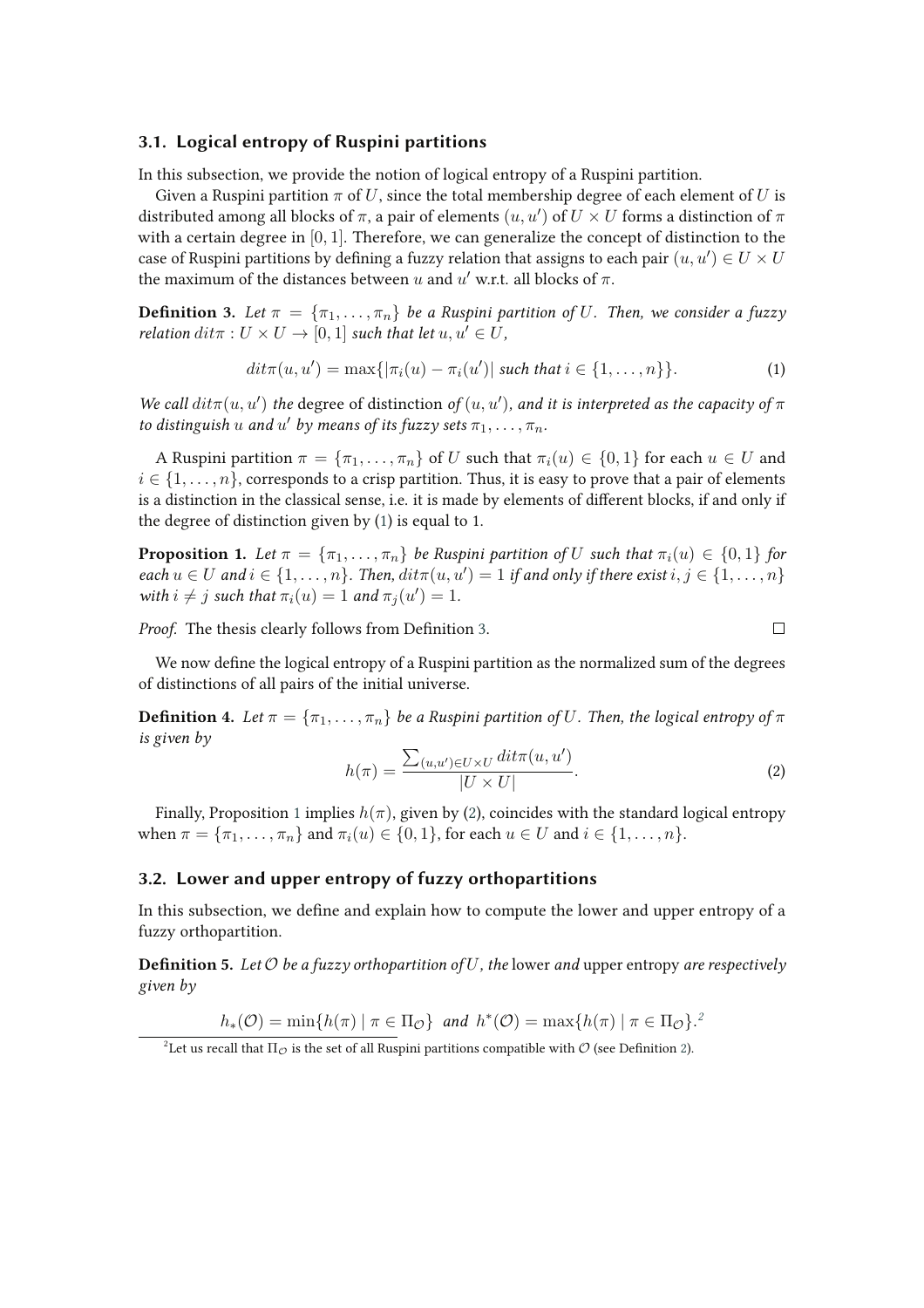By Definition 5,  $h_*(\mathcal{O}) \leq h^*(\mathcal{O})$  for each fuzzy orthopartition  $\mathcal{O}.$ 

Moreover, it is easy to verify that if  $\pi = {\pi_1, \ldots, \pi_n}$  is a Ruspini partition, then  $h(\pi)$  given by (2) equals both the lower and upper entropy of  $\{(\pi_1, 1 - \pi_1), \ldots, (\pi_n, 1 - \pi_n)\}.$ 

We now intend to show how to compute the lower and upper entropy of a fuzzy orthopartition  $\mathcal{O} = \{(\mu_1, \nu_1), \dots, (\mu_n, \nu_n)\}\$  by using Definition 5. To achieve this goal, we need to find the Ruspini partitions  $\pi_*$  and  $\pi^*$  of  $\Pi_{\mathcal{O}}$  such that  $h_*(\mathcal{O}) = h(\pi_*)$  and  $h^*(\mathcal{O}) = h(\pi^*)$ .

By Definitions 3 and 4,  $\pi_*$  and  $\pi^*$  are respectively the minimum and the maximum points of the function  $f : \Pi_{\mathcal{O}} \to R^+$  such that

$$
f(\pi) = \sum_{(u,u') \in U \times U} \max\{ |\pi_i(u) - \pi_i(u')| \text{ such that } i \in \{1,\ldots,n\} \},
$$

for each  $\pi = {\pi_1, \ldots, \pi_n} \in \Pi_{\mathcal{O}}$ .

Let us notice that  $\pi^*$  and  $\pi_*$  exist because  $\Pi_\mathcal{O}$  is always non-empty from Definition 2.

Then, the problem to find  $\pi_*$  and  $\pi^*$  can be transformed in a *constrained optimization problem* as follows.

Let  $\{\pi_1,\ldots,\pi_n\} \in \Pi_{\mathcal{O}}$ , and let  $U = \{u_1,\ldots,u_m\}$ , we put  $I = \{1,\ldots,n\}$  and  $J =$  $\{1,\ldots,m\}$ . Then,  $\mu_i(u_i) \leq \pi_i(u_i)$  for each  $(i,j) \in I \times J$  from Definition 2, and so, we can write

$$
\pi_i(u_j) = \mu_i(u_j) + x_{ij}.\tag{3}
$$

where  $x_{ij} \geq 0$ . Consequently, since every  $\mu_i(u_i)$  is known, each Ruspini partition  $\pi$  of  $\Pi_{\mathcal{O}}$  can be identified with a matrix  $(x_{ij}) \in \mathbb{R}^{n \times m}$  having the elements determined by (3).

Hence, our aim becomes to find the maximum and the minimum points of a new function  $g: \mathbb{R}^{n \times m} \to \mathbb{R}^+$  such that let  $m \in \mathbb{R}^{n \times m}$ ,

$$
g(m) = \sum_{(h,k)\in J\times J} \max\{|(\mu_i(u_h) + x_{ih}) - (\mu_i(u_k) + x_{ik})| \text{ such that } i \in I\}
$$

subject to the constraints

$$
\begin{cases} \sum_{i=1}^{n} (\mu_i(u_j) + x_{ij}) = 1 \text{ for each } j \in J, \\ 0 \le x_{ij} \le h_i(u_j) \text{ for each } (i,j) \in I \times J. \end{cases}
$$
\n(4)

We can observe constraint 1 assures us that  $\pi$ , corresponding to m through (3), is a Ruspini partition, and constraint 2 is necessary so that  $\pi$  is also compatible with  $\mathcal{O}$ .

Finally, this problem can be converted into a linear programming problem by introducing  $\binom{n}{2}$  $\binom{n}{2}$ additional variables. More precisely, let  $\mathcal{X}_2 = \{X \subseteq U \text{ such that } |X| = 2\}$ , we consider a new variable  $y_X$  for each  $X\in\mathcal{X}_2,$  and we aim to minimize or maximize a new function  $\sum_{X\in\mathcal{X}_2}y_X$ subject to the previous constraints, plus the followings:

$$
\begin{cases}\ny_X \ge (\mu_i(u_h) + x_{ih}) - (\mu_i(u_k) + x_{ik}), \text{ for each } X \in \mathcal{X}_2, i \in I \text{ and } (h, k) \in J \times J, \\
y_X \ge (\mu_i(u_k) + x_{ik}) - (\mu_i(u_h) + x_{ih}), \text{ for each } X \in \mathcal{X}_2, i \in I \text{ and } (h, k) \in J \times J.\n\end{cases}
$$
\n(5)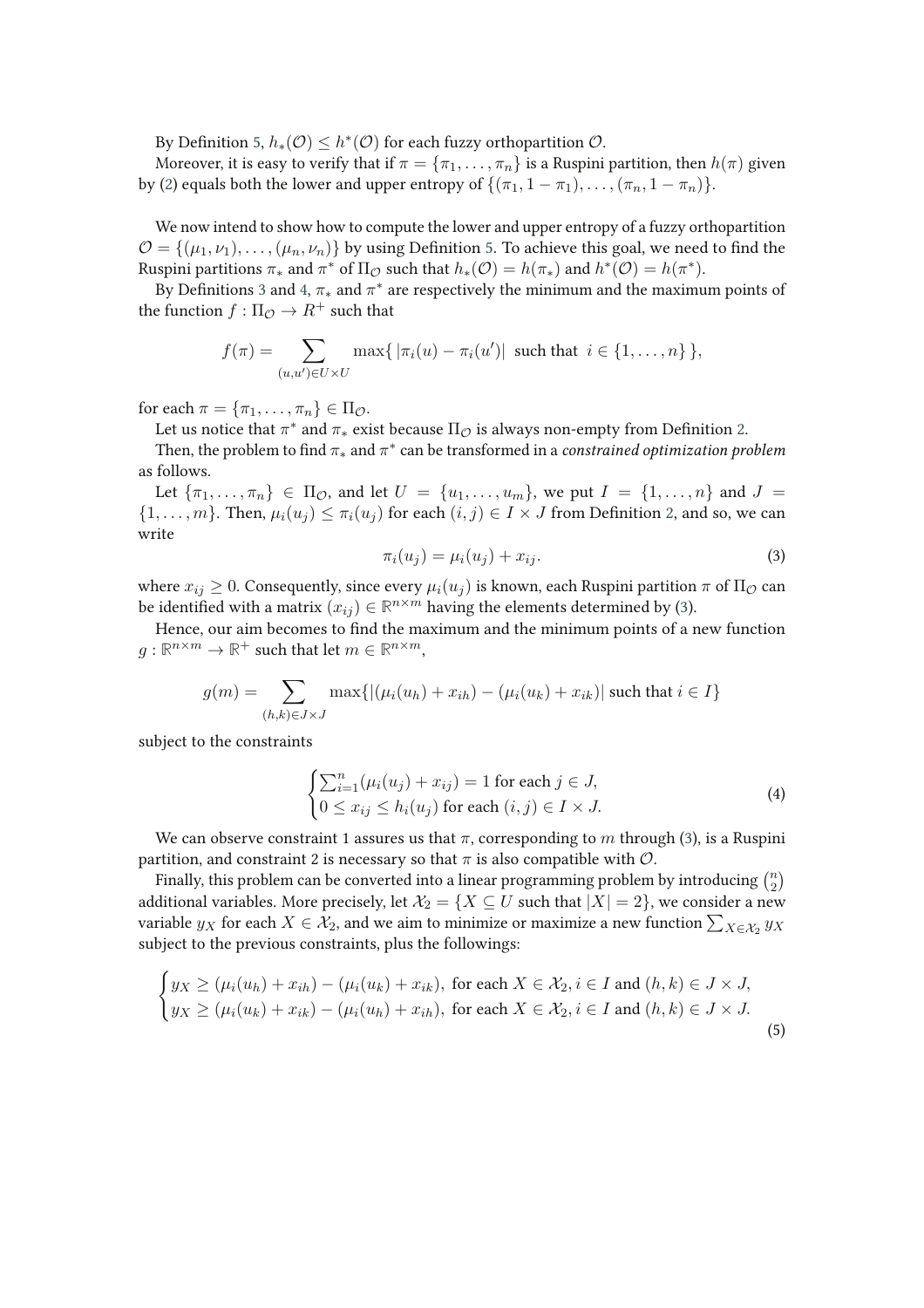Thus, we can compute the optimal solutions, i.e. the matrices of  $\mathbb{R}^{n \times m}$  representing  $\pi^*$  and  $\pi_*$ , by using one of the standard techniques in linear programming like the Simplex method [8].

Once obtained  $\pi^*$  and  $\pi_*$ , we can compute  $h(\pi^*)$  and  $h(\pi_*)$  by using (3), which correspond to the upper and lower entropy of  $\mathcal{O}$ , respectively.

**Example 2.** *Let*  $U = \{u, v, z\}$ , consider a fuzzy orthopartition  $\mathcal{O} = \{(\mu_1, \nu_1), (\mu_2, \nu_2), (\mu_3, \nu_3)\}$ *according to the definition in Table 1.* 

| $\begin{tabular}{c c c c c c c c} $u$ & $0.3$ & $0.2$ & $0.4$ & $0.3$ & $0$ & $0.7$ \\ $v$ & $0.2$ & $0.4$ & $0.3$ & $0.2$ & $0.3$ & $0.3$ \\ $z$ & $0$ & $0.5$ & $0.3$ & $0.4$ & $0.6$ & $0.2$ \\ \end{tabular}$ |  |  |  |
|-------------------------------------------------------------------------------------------------------------------------------------------------------------------------------------------------------------------|--|--|--|

#### **Table 1**

Definition of the elements of the orthopartition.

*We suppose that*  $(\mu_1, \nu_1), (\mu_2, \nu_2)$ *, and*  $(\mu_3, \nu_3)$  *express the interest in three topics*  $T_1, T_2$ *, and*  $T_3$  *of three different groups* u, v, and z *of users of a social network. For instance, by Table 1, the users of* u are interested in the topic  $T_2$  with a degree from  $\mu_2(u) = 0.4$  to  $1 - \nu_2(u) = 0.7$ . *Therefore, in this case, the upper and lower entropy of*  $\mathcal O$  *measure how much the interests of*  $u, v$ *, and* z (valued w.r.t.  $\{T_1, T_2, T_3\}$ ) diverge from each other.

*Then, in order to find the upper and lower entropy of*  $O$ *, we have to maximize and minimize the function*  $y_{\{u,v\}} + y_{\{u,z\}} + y_{\{v,z\}}$  *subject to the constraints given by equations* (4) *and* (5). The *maximum and the minimum points of this function are respectively the matrices* m<sup>∗</sup> *and* m<sup>∗</sup> *of* **R** 3×3 *, where*

$$
m^* = \begin{bmatrix} 0 & 0 & 0.3 \\ 0.1 & 0.1 & 0 \\ 0.1 & 0 & 0 \end{bmatrix} \quad \text{and} \quad m_* = \begin{bmatrix} 0 & 0.3 & 0 \\ 0 & 0.2 & 0 \\ 0 & 0 & 0.1 \end{bmatrix}.
$$

*By* (3), their corresponding Ruspini partitions are  $\pi^* = \{\pi_1^*, \pi_2^*, \pi_3^*\}$  and  $\pi_* = \{\pi_{*1}, \pi_{*2}, \pi_{*3}\}$ *as de"ned in Table 2.*

| $\begin{array}{ c c c c c c }\n\hline\n\pi_{*1} & \pi_{*2} & \pi_{*3} & \pi_{1}^{*} & \pi_{2}^{*} & \pi_{3}^{*}\n\end{array}$                                                                                     |  |  |  |
|-------------------------------------------------------------------------------------------------------------------------------------------------------------------------------------------------------------------|--|--|--|
|                                                                                                                                                                                                                   |  |  |  |
|                                                                                                                                                                                                                   |  |  |  |
| $\begin{tabular}{c c c c c c c c} $u$ & $0.3$ & $0.7$ & $0$ & $0.3$ & $0.4$ & $0.3$ \\ $v$ & $0.2$ & $0.5$ & $0.3$ & $0.3$ & $0.4$ & $0.3$ \\ $z$ & $0$ & $0.3$ & $0.7$ & $0.1$ & $0.3$ & $0.6$ \\ \end{tabular}$ |  |  |  |

#### **Table 2**

Definition of the obtained Ruspini partitions.

Lastly,  $h(\pi^*) = 0.31$  and  $h(\pi_*) = 0.13$  from Definition 4, which are the upper and lower *entropy of* O*, respectively.*

### **4. Future directions**

In the future, we intend to extend the contents of this paper as follows. Firstly, we want to verify that  $h^*(\mathcal{O})$  and  $h_*(\mathcal{O})$  given by Definition 5 respectively coincide with the upper and